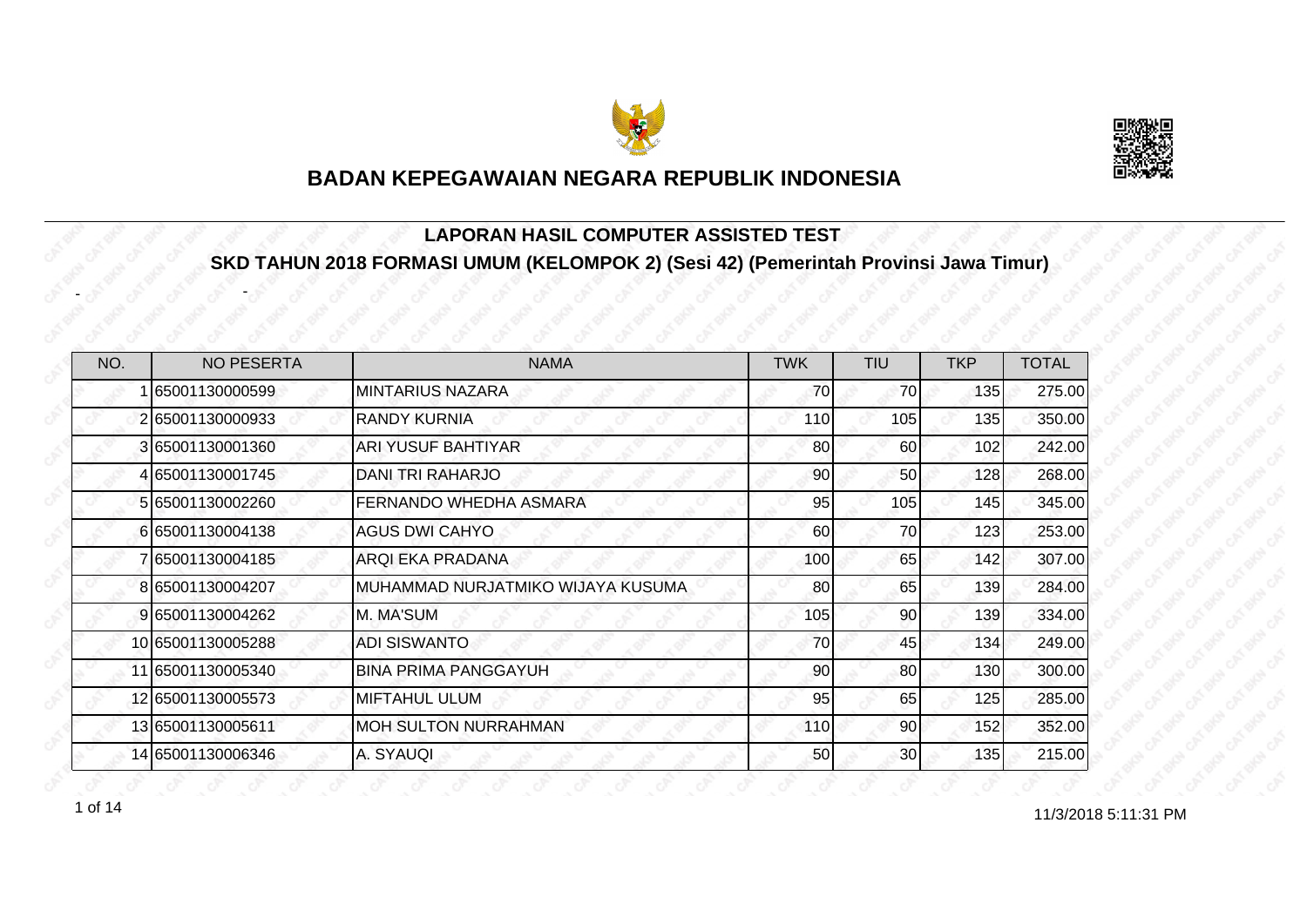



| 15 65001130006351 | RYZA PRADANA PUTRA               | 105 | 100             | 133 | 338.00 |
|-------------------|----------------------------------|-----|-----------------|-----|--------|
| 16 65001130007171 | <b>MUHAMMAD RIDWAN</b>           | 120 | 80              | 134 | 334.00 |
| 17 65001130007173 | MUHAMMAD SHOHIBUL IRFAN          | 75  | 45              | 136 | 256.00 |
| 18 65001130007244 | <b>TOHAWI</b>                    | 75  | 50              | 115 | 240.00 |
| 19 65001130007307 | <b>ZAINAL ABIDIN</b>             | 105 | 90              | 136 | 331.00 |
| 20 65001130007326 | EKO WAHYU BUDIMAN                | 60  | 55              | 121 | 236.00 |
| 21 65001130007339 | <b>BUSTAMI IQBAL ASHSHIDDIQI</b> | 65  | 80 <sub>0</sub> | 131 | 276.00 |
| 22 65001130007358 | <b>IWAN PRASETYO</b>             | 85  | 55              | 118 | 258.00 |
| 23 65001130007367 | <b>MUHAMAD HUSNAN</b>            | 100 | 100             | 142 | 342.00 |
| 24 65001130007514 | <b>ABD KAFIMUNAJAD</b>           | 100 | 90 <sup>1</sup> | 130 | 320.00 |
| 25 65001130007552 | <b>REZA SUGIHARTONO</b>          | 120 | 80              | 140 | 340.00 |
| 26 65001130007558 | AGUNG DWI OKTAVI RAHMAT DHANY    | 65  | 75              | 125 | 265.00 |
| 27 65001130007949 | <b>MOH. ZAINULLOH</b>            | 100 | 55              | 130 | 285.00 |
| 28 65001130008070 | <b>ROFI'E</b>                    | 55  | 30              | 130 | 215.00 |
| 29 65001130008176 | <b>SUWANDI</b>                   | 75  | 40              | 123 | 238.00 |
| 30 65001130008312 | <b>IMAM MOHTAR</b>               | 60  | 40              | 131 | 231.00 |
| 31 65001130008313 | <b>KASMU'I</b>                   | 105 | 35              | 142 | 282.00 |
| 32 65001130008347 | <b>MOHAMMAD SULI</b>             | 95  | 65              | 115 | 275.00 |
| 33 65001130008355 | <b>MUHAMMAD KHALIL</b>           | 70  | 55              | 136 | 261.00 |
| 34 65001130008743 | APRILISA DIPO BASKORO            | 80  | 75              | 130 | 285.00 |

11/3/2018 5:11:31 PM 2 of 14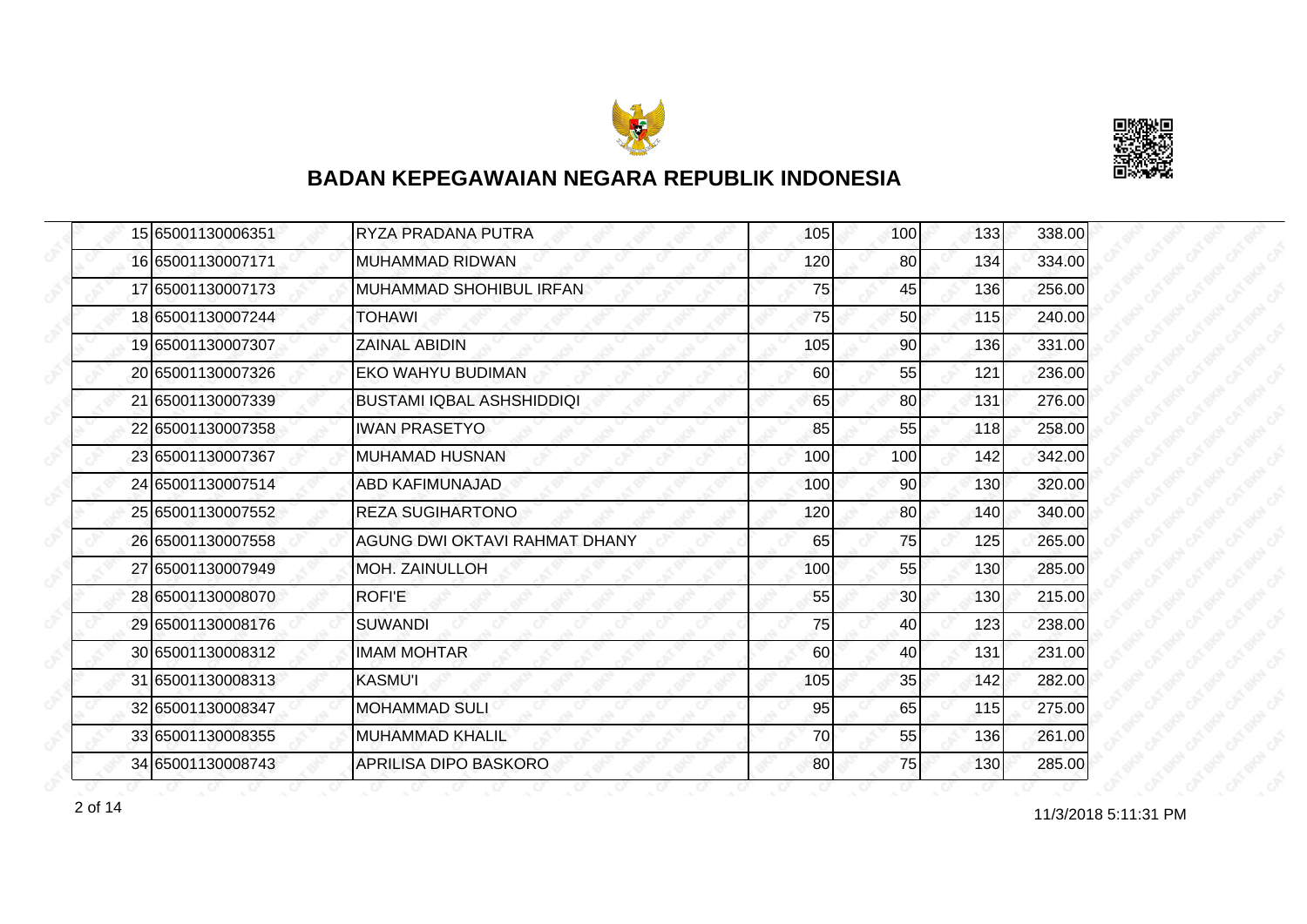



|  | 35 65001130008795 | <b>FAUZI RAHMAD PEBRIANTO</b> | 100 | 95              | 149 | 344.00 |
|--|-------------------|-------------------------------|-----|-----------------|-----|--------|
|  | 36 65001130008823 | MOH YANUAR ABDI               | 70  | 90              | 132 | 292.00 |
|  | 37 65001130008849 | <b>TOMY MARDIAN TOVA</b>      | 95  | 70              | 140 | 305.00 |
|  | 38 65001130010785 | MOCH. HAFIZH ILMAN            | 90  | 100             | 137 | 327.00 |
|  | 39 65001130011019 | <b>AKHMAD FAUZI</b>           | 80  | 30              | 132 | 242.00 |
|  | 40 65001130011040 | <b>ARIS LUKMANUL HAKIM</b>    | 80  | 35              | 116 | 231.00 |
|  | 41 65001130011062 | <b>BUSTAMIL ARIFIN</b>        | 75  | 40              | 110 | 225.00 |
|  | 42 65001130011066 | <b>DIDIYONO</b>               | 90  | 40              | 140 | 270.00 |
|  | 43 65001130011067 | <b>DOFI HIDAYAT</b>           | 50  | 35              | 108 | 193.00 |
|  | 44 65001130011073 | DYAN FANANI AGUSTIN           | 60  | 30 <sup>1</sup> | 135 | 225.00 |
|  | 45 65001130011181 | <b>MANSURI</b>                | 40  | 45              | 131 | 216.00 |
|  | 46 65001130011227 | ABD, RASAK                    | 115 | 75              | 124 | 314.00 |
|  | 47 65001130011228 | <b>IMUCHAMMAD FAHRUDIN</b>    | 95  | 75              | 140 | 310.00 |
|  | 48 65001130011234 | <b>ACHMAD ROFIKI</b>          | 65  | 55              | 119 | 239.00 |
|  | 49 65001130011295 | <b>RUSDIYANTO</b>             | 65  | 40              | 125 | 230.00 |
|  | 50 65001130011564 | <b>NUR HIDAYAT</b>            | 90  | 55              | 116 | 261.00 |
|  | 51 65001130011579 | <b>SEKHUDIN</b>               | 115 | 95              | 135 | 345.00 |
|  | 52 65001130011644 | YUDHA BIMA FAQORI             | 80  | 45              | 138 | 263.00 |
|  | 53 65001130011656 | <b>PANDU TULUS SATRIA</b>     | 85  | 70              | 123 | 278.00 |
|  | 54 65001130011658 | RACHMAD ADI SAPUTRA           | 120 | 100             | 131 | 351.00 |

11/3/2018 5:11:31 PM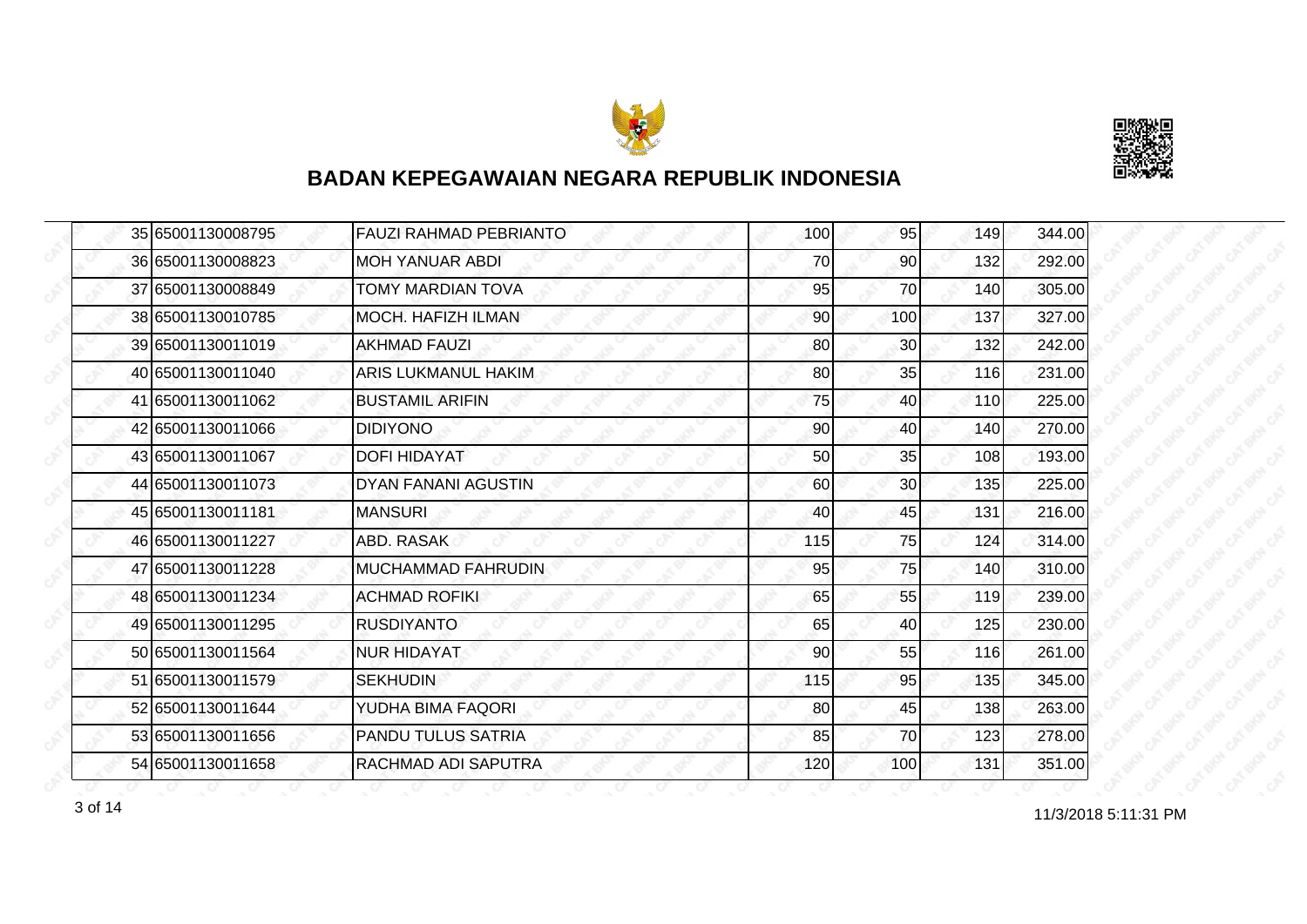



|  | 55 65001130011665 | <b>IDEWIRA WAHYUNATA</b>         | 80 | 75  | 124 | 279.00 |
|--|-------------------|----------------------------------|----|-----|-----|--------|
|  | 56 65001130011708 | <b>WENDI WAHYUDI</b>             | 85 | 95  | 149 | 329.00 |
|  | 57 65001130013486 | <b>TAUFIQUR ROHMAT</b>           | 95 | 90  | 117 | 302.00 |
|  | 58 65001130013589 | <b>AGUS MUNIP PIDIANTO</b>       | 75 | 50  | 122 | 247.00 |
|  | 59 65001130013824 | <b>ENDRI</b>                     | 45 | 45  | 94  | 184.00 |
|  | 60 65001130014097 | <b>IRFAN MURDIANTO YUDISTIRO</b> | 70 | 80  | 134 | 284.00 |
|  | 61 65001130014180 | M. ABDUL AZIS SYA'RONI           | 75 | 55  | 122 | 252.00 |
|  | 62 65001130014309 | <b>MOHAMMAD HAFID</b>            | 85 | 65  | 125 | 275.00 |
|  | 63 65001130014318 | MUHAMMAD KURNIAWAN HIDAYATULLAH  | 80 | 110 | 125 | 315.00 |
|  | 64 65001130014700 | AHMAD NASHIRUDDIN AL KHOIRI      | 85 | 75  | 135 | 295.00 |
|  | 65 65001130015158 | ABD. ROSYID                      | 90 | 45  | 117 | 252.00 |
|  | 66 65001130015328 | <b>BURHANUDDIN</b>               | 80 | 35  | 125 | 240.00 |
|  | 67 65001130015483 | <b>JOKO SUSILO</b>               | 60 | 50  | 121 | 231.00 |
|  | 68 65001130015514 | M. ALI YURDA HAAFS               | 90 | 70  | 127 | 287.00 |
|  | 69 65001130015540 | MOCH.AMRULLAH                    | 50 | 30  | 122 | 202.00 |
|  | 70 65001130015550 | <b>MOH KHALILI</b>               | 75 | 40  | 133 | 248.00 |
|  | 71 65001130015647 | <b>NASYRUL ALIM</b>              | 60 | 35  | 123 | 218.00 |
|  | 72 65001130015685 | <b>ROFIK</b>                     | 65 | 70  | 140 | 275.00 |
|  | 73 65001130015889 | HANDI SETIYO KURNIANTO           | 95 | 45  | 122 | 262.00 |
|  | 74 65001130015894 | ACHMAD IBRAHIM TRILAKSONO        | 80 | 100 | 144 | 324.00 |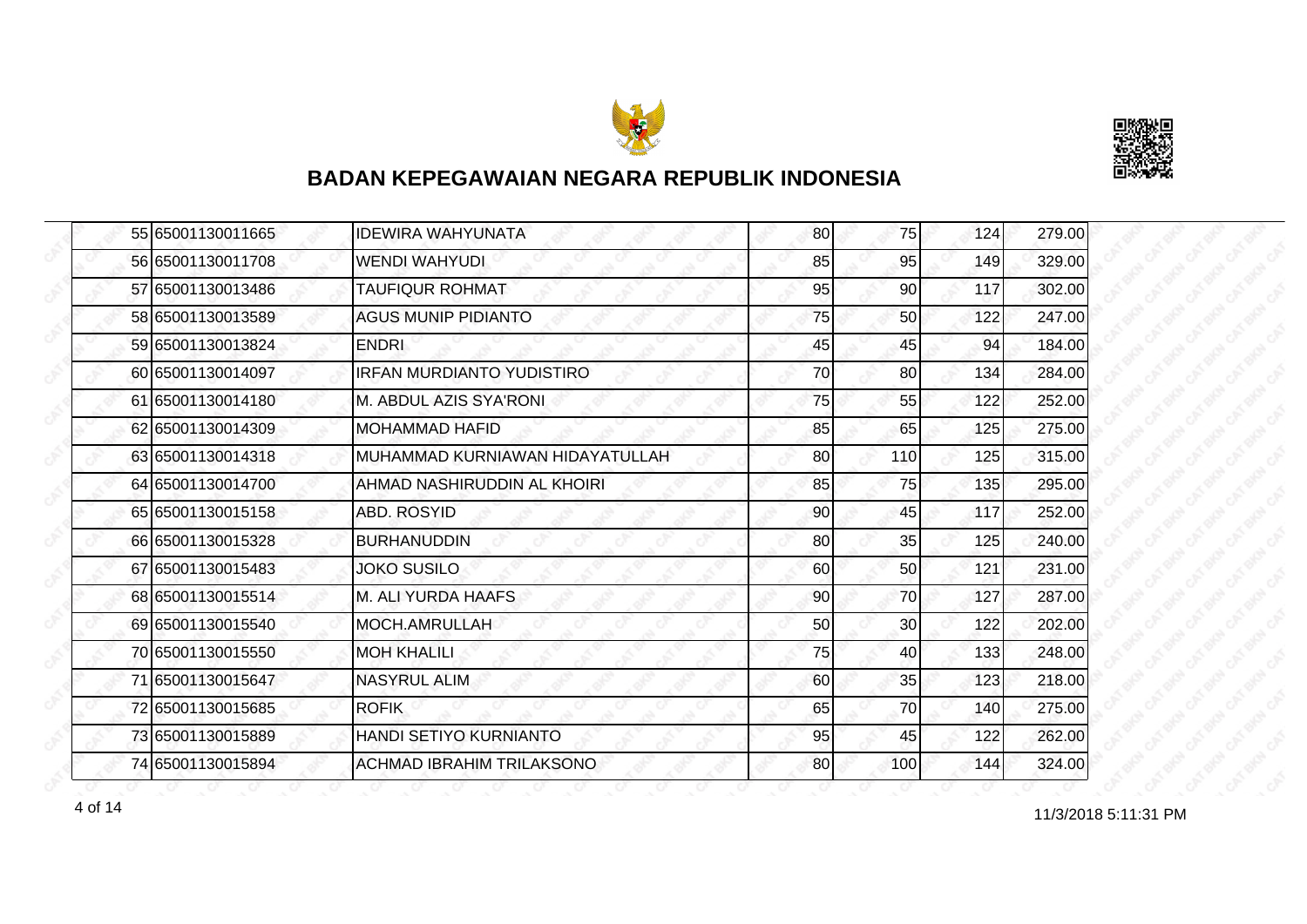



|  | 75 65001130016538 | <b>ALI ARIZAN</b>              | 70  | 35              | 123 | 228.00 |
|--|-------------------|--------------------------------|-----|-----------------|-----|--------|
|  | 76 65001130016557 | <b>AZIIZ AFFIFUDDIN</b>        | 45  | 55              | 120 | 220.00 |
|  | 77 65001130016562 | MUCHAMMAD AGUNG TRICAHYONO     | 85  | 75              | 131 | 291.00 |
|  | 78 65001130016569 | <b>VEGA FANDI PERMANA</b>      | 85  | 75              | 135 | 295.00 |
|  | 79 65001130016585 | <b>IZZUDDIN RIJAL FAHMI</b>    | 120 | 90              | 120 | 330.00 |
|  | 80 65001130016588 | IMUHAMMAD NUR HUDA.            | 105 | 85              | 139 | 329.00 |
|  | 81 65001130016785 | M. SYAROFUDIN                  | 85  | 60              | 120 | 265.00 |
|  | 82 65001130016786 | <b>SATORI</b>                  | 70  | 25              | 114 | 209.00 |
|  | 83 65001130016787 | <b>ZAMAKH SYARIE</b>           | 70  | 50              | 126 | 246.00 |
|  | 84 65001130016790 | <b>DAVID AGUNG PRASETIYOKO</b> | 110 | 95              | 143 | 348.00 |
|  | 85 65001130016791 | <b>MUSHLIH RIJAL</b>           | 70  | 55              | 125 | 250.00 |
|  | 86 65001130016794 | <b>AS'ARI</b>                  | 80  | 60              | 122 | 262.00 |
|  | 87 65001130016797 | <b>FATHUR ROZI</b>             | 80  | 35              | 140 | 255.00 |
|  | 88 65001130017076 | <b>ABDULAH</b>                 | 55  | 30 <sup>1</sup> | 128 | 213.00 |
|  | 89 65001130017086 | <b>ACHMAD SUBAIDI</b>          | 55  | 35              | 115 | 205.00 |
|  | 90 65001130017113 | M. KHOFI                       | 30  | 35              | 111 | 176.00 |
|  | 91 65001130017130 | ACHMAD MUSAFAK FATHUN NADA     | 95  | 85              | 137 | 317.00 |
|  | 92 65001130017133 | <b>MOH. IQBAL MAUDUDI</b>      | 75  | 85              | 117 | 277.00 |
|  | 93 65001130017138 | <b>MUHAMMAD IBRAHIM</b>        | 60  | 55              | 95  | 210.00 |
|  | 94 65001130017246 | <b>TANWIRUL BISRI</b>          | 100 | 40              | 136 | 276.00 |

f of 14 and 11/3/2018 5:11:31 PM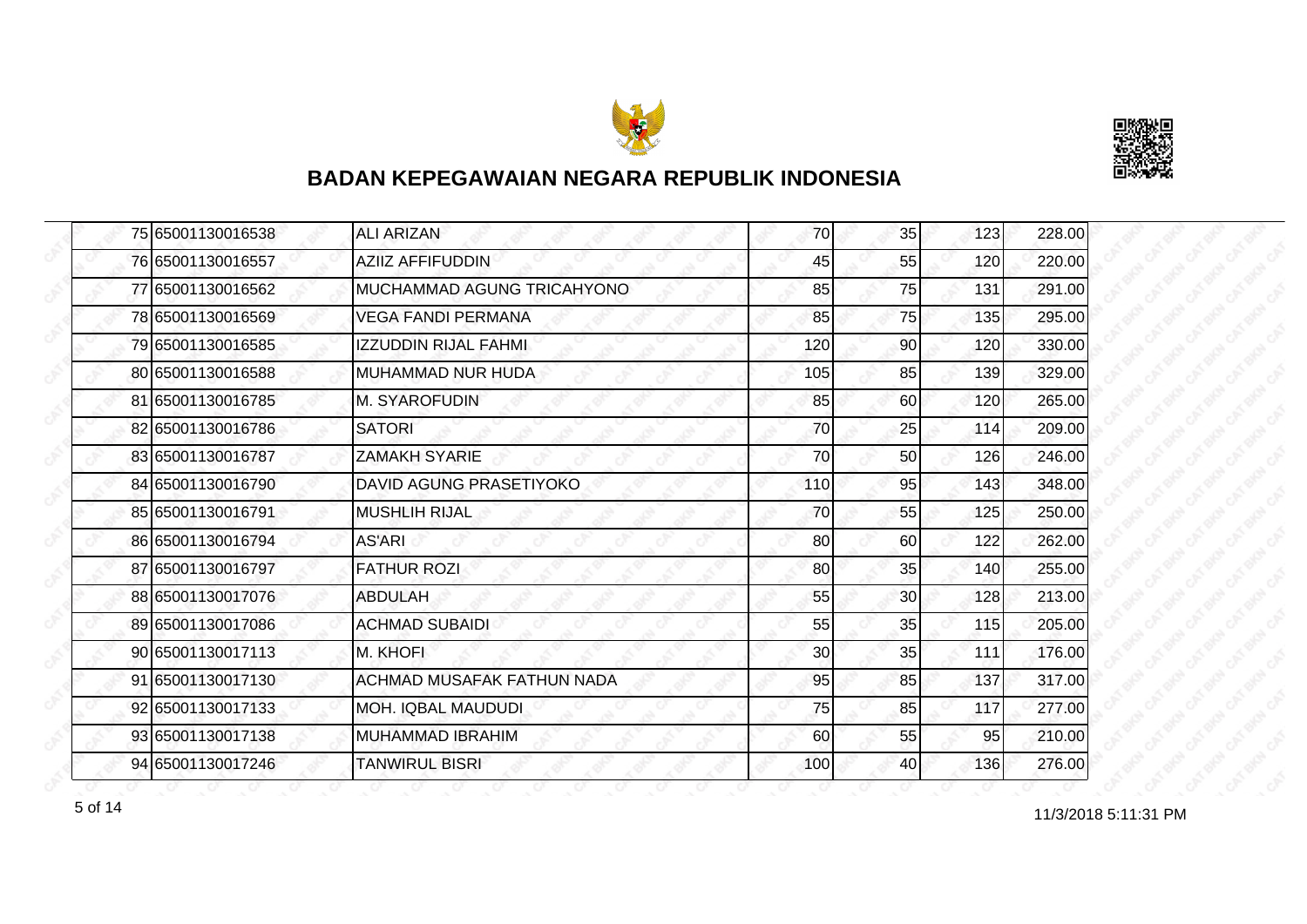



| 95 65001130017333  | <b>ACHMAD SISWANTO</b>          | 85  | 60  | 121 | 266.00 |
|--------------------|---------------------------------|-----|-----|-----|--------|
| 96 65001130017439  | HERIBERTUS ANGGONO RAPIMULYO    | 80  | 55  | 123 | 258.00 |
| 97 65001130017479  | <b>MOHAMAD IMRON</b>            | 100 | 75  | 128 | 303.00 |
| 98 65001130017504  | MUH. VERBRIAN ARIPUTRA          | 90  | 75  | 140 | 305.00 |
| 99 65001130017516  | <b>AMIR TOHORI</b>              | 75  | 40  | 122 | 237.00 |
| 100 65001130017536 | <b>MAHMUDI</b>                  | 35  | 40  | 96  | 171.00 |
| 101 65001130017543 | <b>MAT HERI</b>                 | 55  | 35  | 115 | 205.00 |
| 102 65001130017547 | <b>MUALIP</b>                   | 50  | 50  | 111 | 211.00 |
| 103 65001130017551 | <b>MAT SIDAH</b>                | 55  | 55  | 117 | 227.00 |
| 104 65001130018103 | <b>AGUNG CHRISTANTO</b>         | 85  | 70  | 126 | 281.00 |
| 105 65001130018176 | <b>VINANSIUS FENTIUS LASE</b>   | 70  | 80  | 119 | 269.00 |
| 106 65001130018653 | <b>AKHMAD SHAFILUDFI</b>        | 95  | 60  | 122 | 277.00 |
| 107 65001130018756 | <b>FEBRIAN YOGA SANTOSO</b>     | 100 | 75  | 134 | 309.00 |
| 108 65001230000522 | STEFFANI ADELYA                 | 85  | 100 | 135 | 320.00 |
| 109 65001230001137 | <b>DEFI ALFANIAH</b>            | 105 | 110 | 145 | 360.00 |
| 110 65001230001583 | YOANNA FRANCISCA DWI PURNASTITI | 100 | 65  | 137 | 302.00 |
| 111 65001230001652 | WIDYA ALMAIDA                   | 95  | 110 | 107 | 312.00 |
| 112 65001230002376 | <b>VIDYA ARTIKA SARI</b>        | 70  | 70  | 130 | 270.00 |
| 113 65001230002533 | <b>TIEKA RAHMAWATI</b>          | 90  | 80  | 124 | 294.00 |
| 114 65001230002806 | <b>RENI PUSPITASARI</b>         | 110 | 115 | 133 | 358.00 |

11/3/2018 5:11:31 PM 6 of 14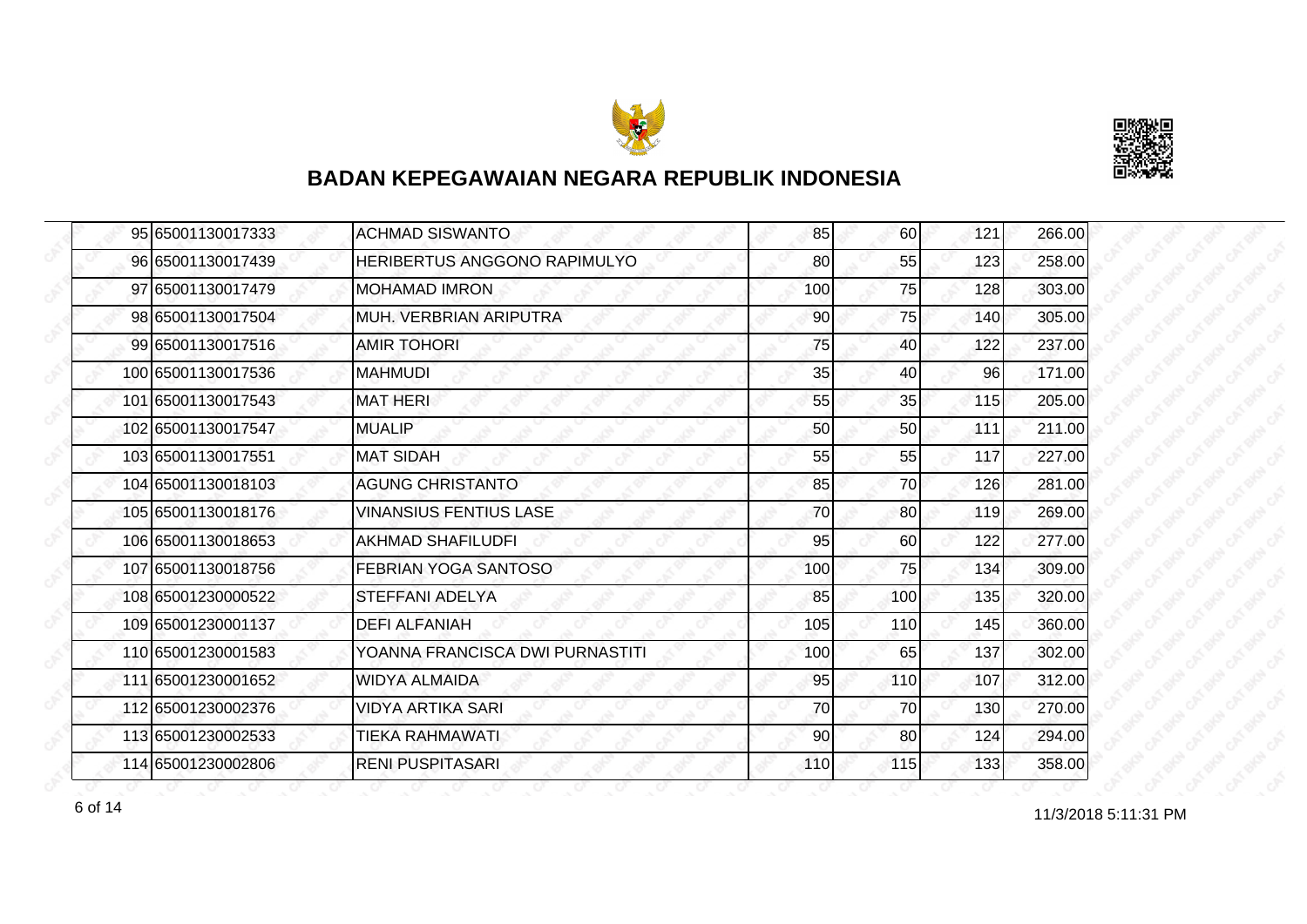



| 115 65001230005006 | <b>HIKMA FITRIANA</b>        | 100 | 70              | 127 | 297.00 |
|--------------------|------------------------------|-----|-----------------|-----|--------|
| 116 65001230005498 | <b>SURANTININGSIH</b>        | 85  | 95              | 146 | 326.00 |
| 117 65001230006836 | ALBERTHA DHIYAN FAJAR PUTRI  | 80  | 100             | 129 | 309.00 |
| 118 65001230006864 | <b>HILDA MARIA ULFA</b>      | 115 | 80 <sup>1</sup> | 129 | 324.00 |
| 119 65001230006896 | <b>FIRLI DINA RAHMAWATI</b>  | 130 | 75              | 135 | 340.00 |
| 120 65001230006899 | PUTRI RAHAYU SEPTIKA DEWI    | 90  | 85              | 143 | 318.00 |
| 121 65001230006906 | <b>MAHFUDHOH</b>             | 85  | 65              | 121 | 271.00 |
| 122 65001230006922 | <b>ANISA FITRI RAHMAWATI</b> | 90  | 80              | 143 | 313.00 |
| 123 65001230006943 | ELLAVIDA ANINDYA             | 100 | 40              | 131 | 271.00 |
| 124 65001230007663 | <b>EMI MASRUROH</b>          | 60  | 55              | 141 | 256.00 |
| 125 65001230007765 | SANTI KUSUMANINGRUM          | 90  | 55              | 141 | 286.00 |
| 126 65001230008841 | KHOLIDAH ZUHA                | 85  | 95              | 132 | 312.00 |
| 127 65001230009142 | <b>NUR HASANAH</b>           | 65  | 65              | 131 | 261.00 |
| 128 65001230009859 | <b>RORY SERA AYUDYA</b>      | 100 | 90 <sub>1</sub> | 129 | 319.00 |
| 129 65001230010087 | <b>SHOFIYATUN NISYAK</b>     | 95  | 80              | 134 | 309.00 |
| 130 65001230010216 | <b>ZUMROTUL MAHMUDAH</b>     | 70  | 55              | 149 | 274.00 |
| 131 65001230010239 | <b>LUSI ROHANA</b>           | 55  | 70              | 128 | 253.00 |
| 132 65001230011342 | EKA APRIYANTI                | 55  | 40              | 126 | 221.00 |
| 133 65001230011384 | <b>FAUZIYAH</b>              | 70  | 80              | 127 | 277.00 |
| 134 65001230011470 | <b>HATIJA</b>                | 80  | <b>50</b>       | 124 | 254.00 |

11/3/2018 5:11:31 PM 7 of 14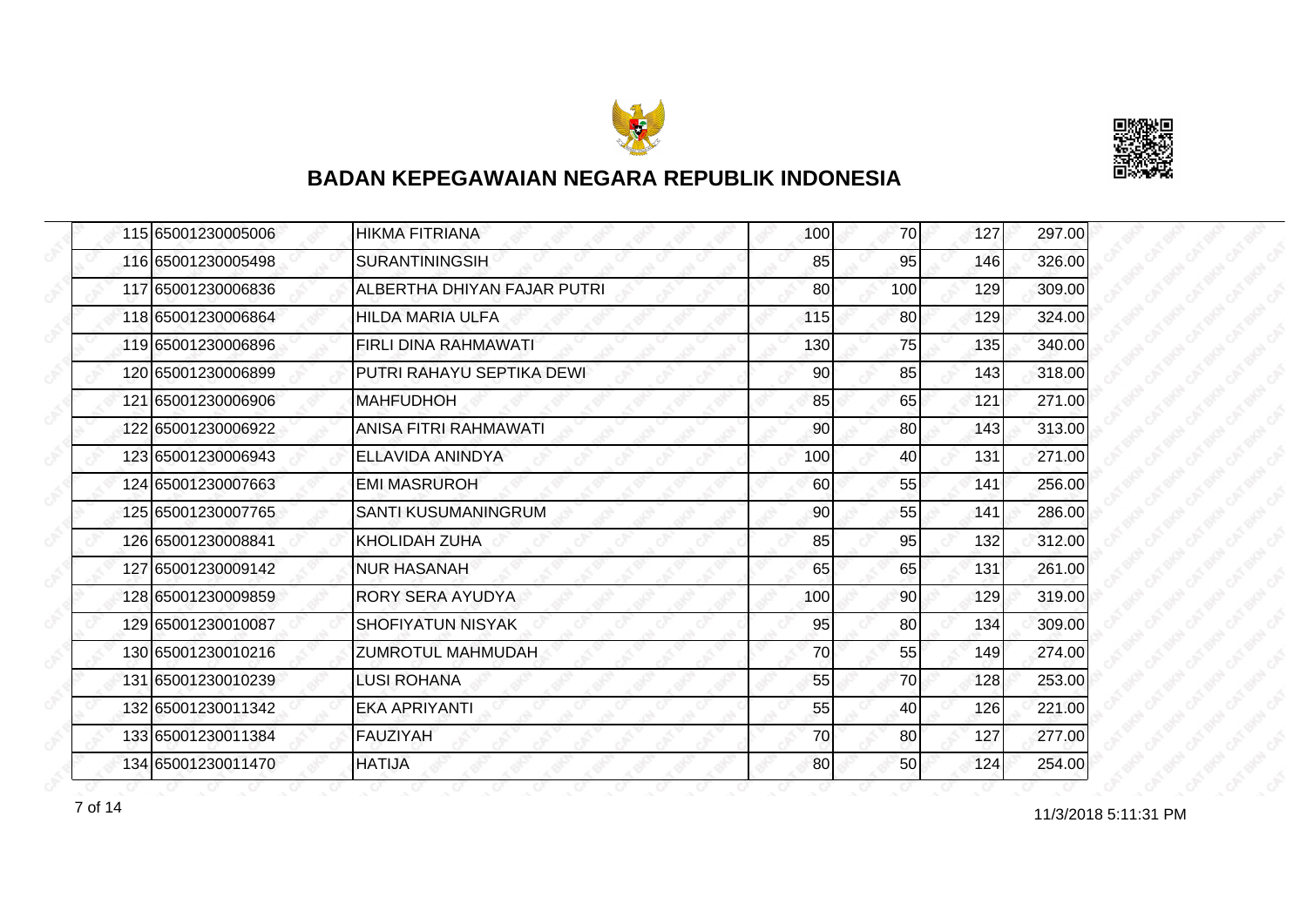



|  | 135 65001230011481 | <b>HISBIYATUL FIKRIYAH</b>     | 75  | 65  | 122 | 262.00 |
|--|--------------------|--------------------------------|-----|-----|-----|--------|
|  | 136 65001230011598 | NING WIJAYANTI                 | 80  | 90  | 134 | 304.00 |
|  | 137 65001230011609 | <b>NURIS SA'ADATUS SOLEHAH</b> | 90  | 60  | 120 | 270.00 |
|  | 138 65001230011634 | <b>SITI HOPSAH</b>             | 75  | 40  | 138 | 253.00 |
|  | 139 65001230011778 | YENI KURNIAWANTI               | 60  | 40  | 125 | 225.00 |
|  | 140 65001230011794 | <b>FESRIAN LUCKY</b>           | 70  | 65  | 124 | 259.00 |
|  | 141 65001230011804 | CAHYA SHOLIHATIN MISIASARI     | 110 | 100 | 154 | 364.00 |
|  | 142 65001230011817 | <b>MIRFATUS SHOLICHAH</b>      | 100 | 100 | 132 | 332.00 |
|  | 143 65001230012157 | ZASKIA IGA WILDANI             | 95  | 85  | 138 | 318.00 |
|  | 144 65001230012575 | <b>ISMANINGSIH</b>             | 70  | 70  | 120 | 260.00 |
|  | 145 65001230012935 | RAFIQATUL UMMAH                | 80  | 30  | 129 | 239.00 |
|  | 146 65001230012964 | <b>ROZY SAHPUTRI</b>           | 100 | 110 | 132 | 342.00 |
|  | 147 65001230013078 | <b>SITI AMINAH</b>             | 50  | 40  | 120 | 210.00 |
|  | 148 65001230013079 | <b>SITI DWI LESTARI</b>        | 90  | 105 | 123 | 318.00 |
|  | 149 65001230013081 | <b>SITI ZUBAIDAH</b>           | 40  | 75  | 126 | 241.00 |
|  | 150 65001230013095 | YUNI PUSPO NENGRUM             | 65  | 50  | 141 | 256.00 |
|  | 151 65001230013826 | <b>GANDI VIMALA</b>            | 90  | 85  | 137 | 312.00 |
|  | 152 65001230013840 | <b>MANDA AYU WIDIYASTUTIK</b>  | 80  | 90  | 128 | 298.00 |
|  | 153 65001230013856 | <b>BELLA FEBRIANA FORESY</b>   | 75  | 95  | 144 | 314.00 |
|  | 154 65001230013882 | DWI RETNA KUMALANINGRUM        | 85  | 95  | 113 | 293.00 |

11/3/2018 5:11:31 PM 8 of 14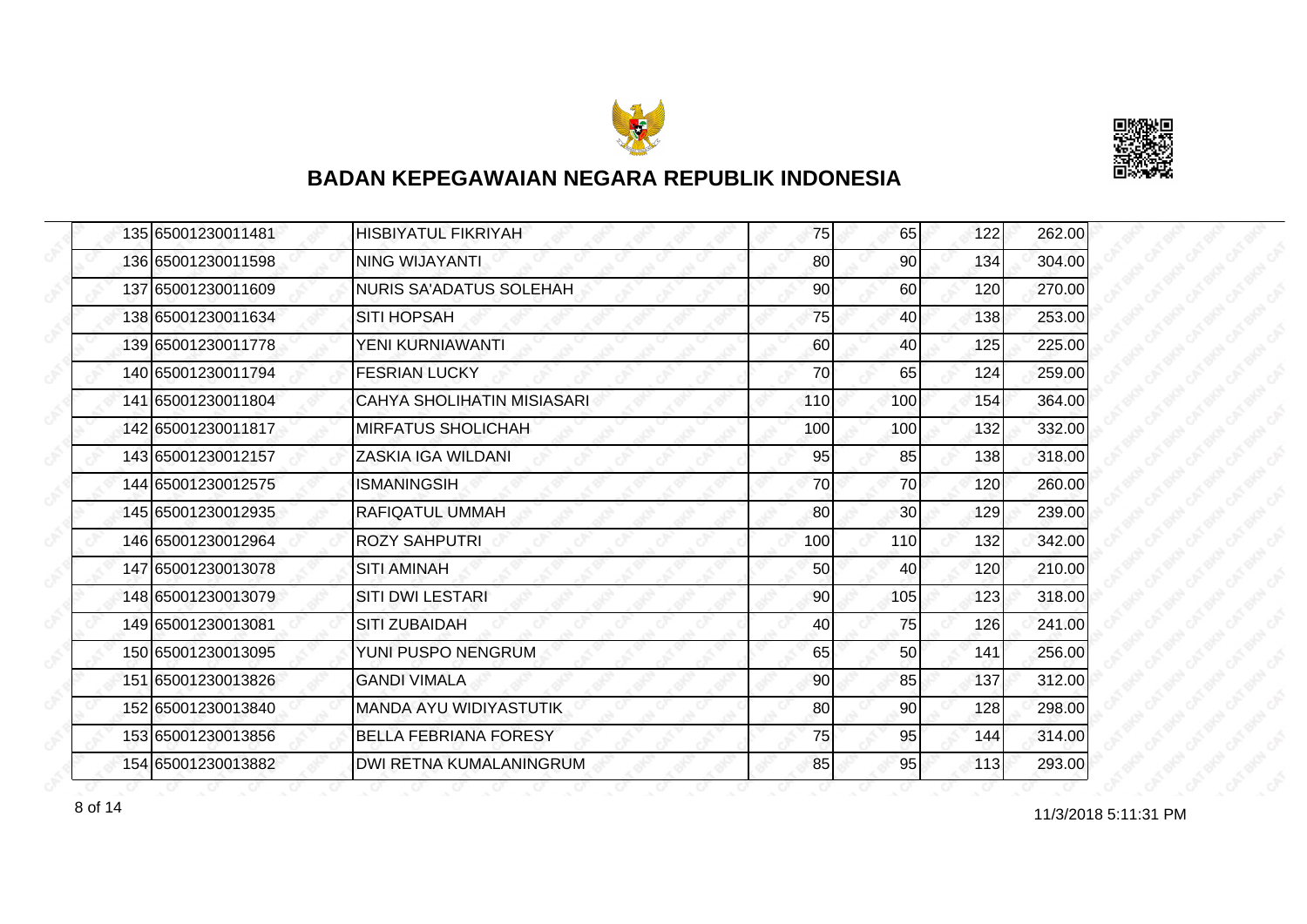



| 155 65001230013887 | ELOK MASTIKA RIZKIYANTI          | 90  | 80 <sup>1</sup> | 141 | 311.00 |
|--------------------|----------------------------------|-----|-----------------|-----|--------|
| 156 65001230013995 | NADA FEBRIANA IKHSAN             | 80  | 45              | 133 | 258.00 |
| 157 65001230014004 | NIRA WULANDARI                   | 110 | 90              | 142 | 342.00 |
| 158 65001230016939 | <b>LUKITA SURY AZIZAH</b>        | 100 | 65              | 128 | 293.00 |
| 159 65001230016947 | <b>REGINA CLAUDIA LAPPIA</b>     | 85  | 55              | 143 | 283.00 |
| 160 65001230016950 | SAYENA ROHMA NURHAYATI           | 120 | 95              | 136 | 351.00 |
| 161 65001230017444 | <b>HAPPY MAKRUFIATI ROSYIDAH</b> | 85  | <b>60</b>       | 120 | 265.00 |
| 162 65001230017488 | <b>MAGHFIROTURROHMAH</b>         | 65  | 75              | 134 | 274.00 |
| 163 65001230017501 | <b>IMIATUN</b>                   | 90  | 45              | 125 | 260.00 |
| 164 65001230017609 | <b>AMIRA FAUZIAH</b>             | 100 | 80 <sup>1</sup> | 141 | 321.00 |
| 165 65001230017619 | <b>NURY AMALIA FITRIANI</b>      | 100 | 50              | 137 | 287.00 |
| 166 65001230017724 | <b>DEWINDA LISTIANA</b>          | 65  | 30              | 132 | 227.00 |
| 167 65001230017784 | <b><i>I'ANATUN NAFI'AH</i></b>   | 70  | 45              | 125 | 240.00 |
| 168 65001230017793 | <b>VITRI NUR NAFIAH</b>          | 100 | 70              | 143 | 313.00 |
| 169 65001230017838 | <b>INDAFUL ANIFIYAH</b>          | 85  | 50              | 130 | 265.00 |
| 170 65001230017842 | <b>NENG ANIS NURAFIFAH</b>       | 85  | 70              | 127 | 282.00 |
| 171 65001230017860 | NEO PUTRI BUDA WARDANI           | 50  | 75              | 138 | 263.00 |
| 172 65001230017871 | ISTI 'AANATUL MUSTAGHFIROH       | 90  | 85              | 139 | 314.00 |
| 173 65001230018167 | <b>SITI DURROTUN NISA'</b>       | 115 | 105             | 114 | 334.00 |
| 174 65001230018254 | <b>UMI MAGHFIROH</b>             | 45  | 85              | 127 | 257.00 |

11/3/2018 5:11:31 PM 9 of 14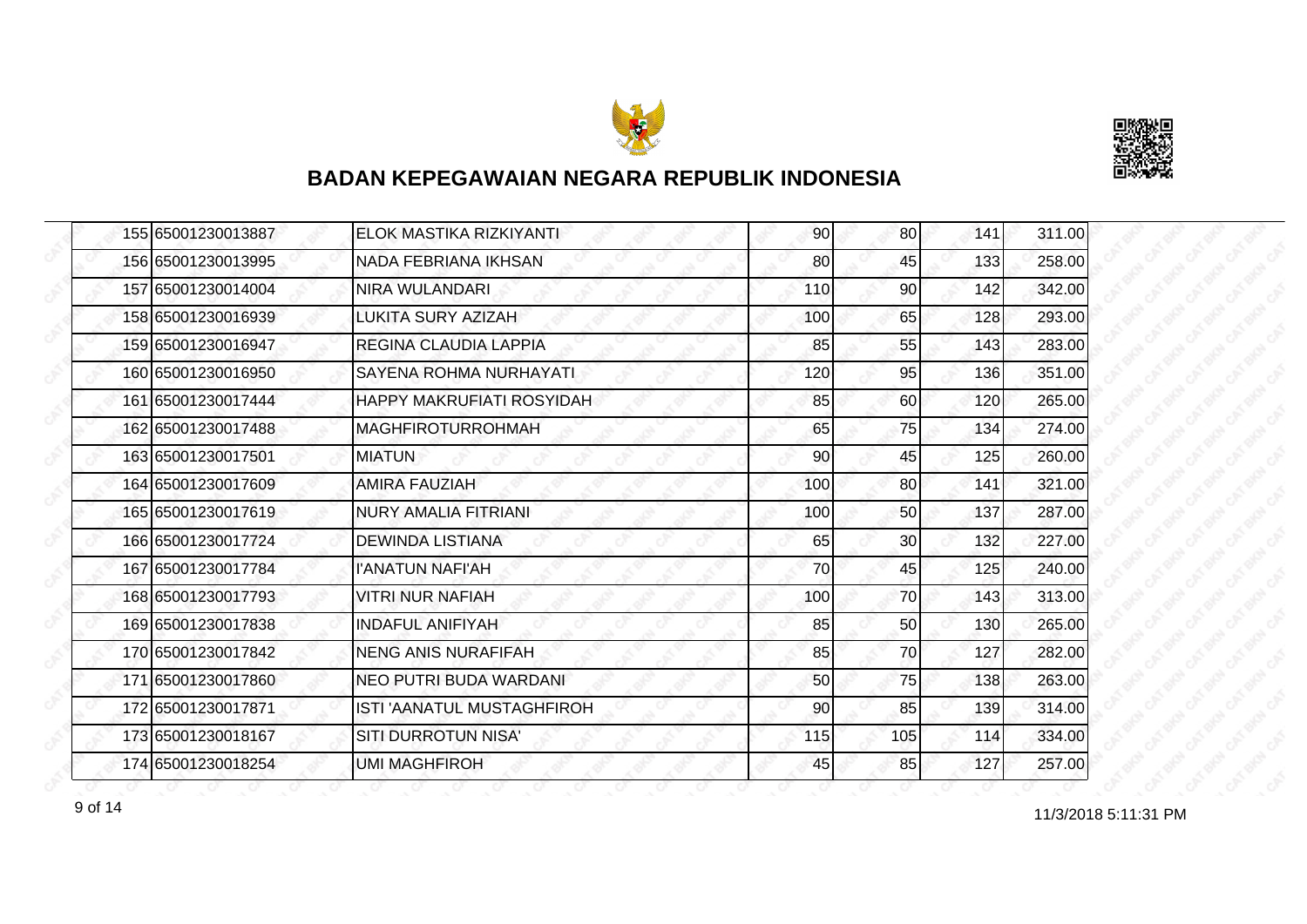



|  | 175 65001230018266 | <b>USWATUN CHASANAH</b>    | 45  | 35  | 117 | 197.00 |
|--|--------------------|----------------------------|-----|-----|-----|--------|
|  | 176 65001230018315 | <b>LUSIANA SIAHAAN</b>     | 65  | 85  | 128 | 278.00 |
|  | 177 65001230018320 | <b>DINA ROSYIDHA</b>       | 115 | 105 | 121 | 341.00 |
|  | 178 65001230018322 | <b>ENI RUSDIANA</b>        | 100 | 65  | 131 | 296.00 |
|  | 179 65001230018328 | <b>EVI YULIATI</b>         | 110 | 50  | 139 | 299.00 |
|  | 180 65001230018349 | PRIMA NUR ANGGRAINI        | 65  | 25  | 128 | 218.00 |
|  | 181 65001230020866 | ALIFIANY ASYIFA RAKHMANDA  | 100 | 90  | 123 | 313.00 |
|  | 182 65001230020929 | <b>ULFATUL ROSIDAH</b>     | 115 | 85  | 133 | 333.00 |
|  | 183 65001230020943 | <b>NUR LAILY</b>           | 120 | 90  | 121 | 331.00 |
|  | 184 65001230021306 | <b>DWI MUFARRIHAH</b>      | 85  | 80  | 120 | 285.00 |
|  | 185 65001230021743 | <b>FITRAH APRILIA</b>      | 95  | 55  | 130 | 280.00 |
|  | 186 65001230021779 | <b>HANA FAIZAH</b>         | 75  | 65  | 132 | 272.00 |
|  | 187 65001230021822 | <b>INAYATUL HUSNA</b>      | 70  | 45  | 123 | 238.00 |
|  | 188 65001230021934 | <b>MARSITA EKA YULIANI</b> | 50  | 60  | 100 | 210.00 |
|  | 189 65001230022494 | ROHMATUS SOFIYAH           | 65  | 50  | 114 | 229.00 |
|  | 190 65001230022536 | <b>SITI JUBAIDAH</b>       | 100 | 60  | 111 | 271.00 |
|  | 191 65001230022687 | <b>SUNI</b>                | 75  | 30  | 127 | 232.00 |
|  | 192 65001230022718 | <b>SURASTUN</b>            | 55  | 15  | 128 | 198.00 |
|  | 193 65001230022744 | <b>USWATUN HASANAH</b>     | 90  | 40  | 134 | 264.00 |
|  | 194 65001230022761 | <b>YULI ASTUTIK</b>        | 80  | 65  | 134 | 279.00 |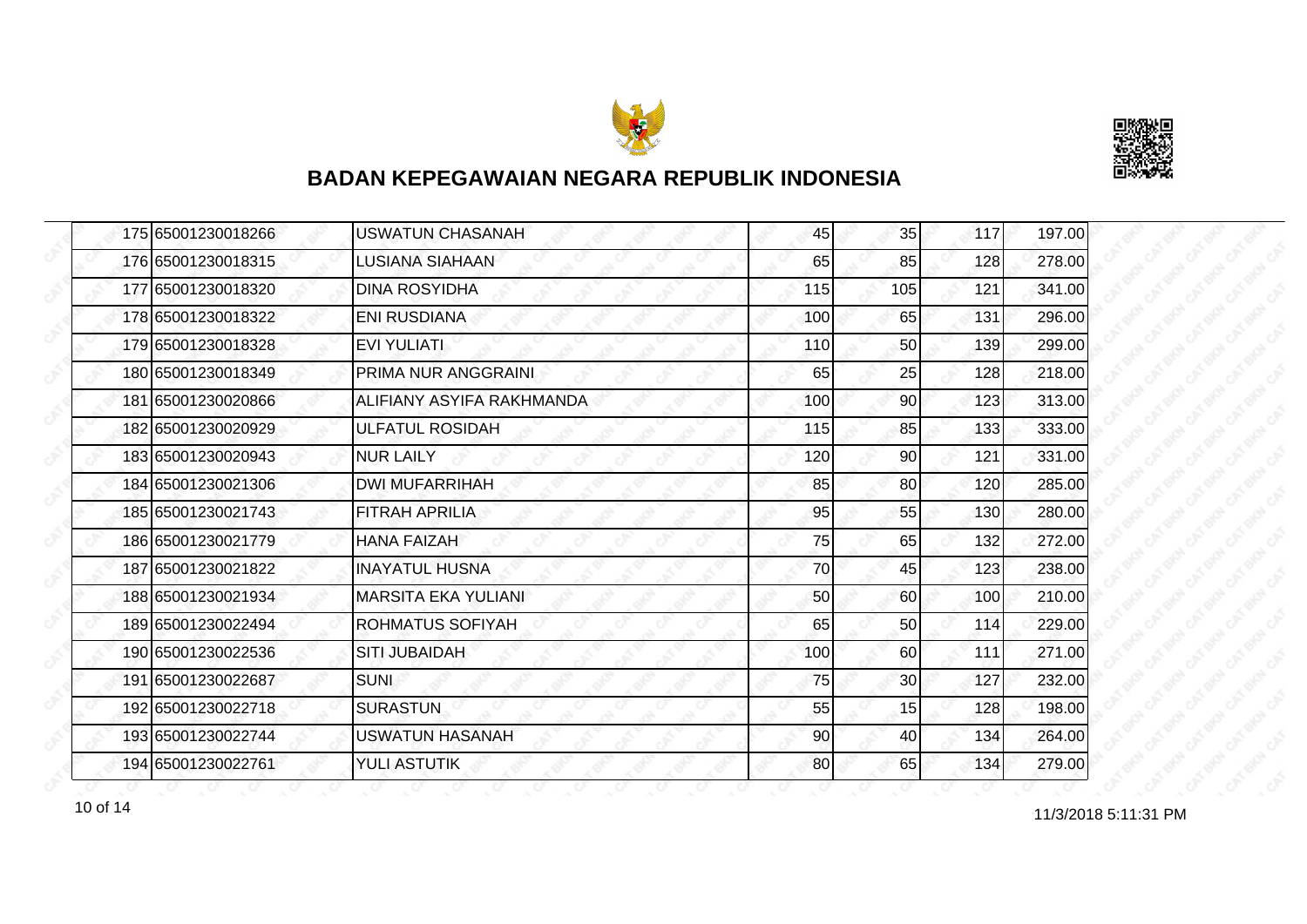



| 195 65001230022792 | <b>DWI NURWARA SARI</b>           | 90  | 60  | 136 | 286.00 |
|--------------------|-----------------------------------|-----|-----|-----|--------|
| 196 65001230022800 | JUWITA RATNA SARI                 | 80  | 125 | 125 | 330.00 |
| 197 65001230023518 | AFRULLIA NUR AZIZAH               | 95  | 95  | 143 | 333.00 |
| 198 65001230023766 | ATI 'ARROHMANA NISWATUL MAKHFIROH | 100 | 75  | 135 | 310.00 |
| 199 65001230023904 | <b>GUSFITA DIAH KURNIASARI</b>    | 95  | 60  | 133 | 288.00 |
| 200 65001230024019 | <b>LUTFIYATUN NINGSIH</b>         | 65  | 35  | 120 | 220.00 |
| 201 65001230024245 | <b>NUR WAHYUNI</b>                | 60  | 45  | 119 | 224.00 |
| 202 65001230024272 | <b>NURUL KOMARIYAH</b>            | 45  | 50  | 107 | 202.00 |
| 203 65001230024282 | <b>NURVITA INSANI</b>             | 90  | 60  | 132 | 282.00 |
| 204 65001230024414 | <b>UMI NOFIATUL HAZAROH</b>       | 70  | 65  | 135 | 270.00 |
| 205 65001230024452 | <b>VIVI QARYATI</b>               | 110 | 60  | 131 | 301.00 |
| 206 65001230024466 | YANI RACHMAWATI                   | 100 | 50  | 123 | 273.00 |
| 207 65001230024493 | <b>ZUBAIDA</b>                    | 45  | 70  | 118 | 233.00 |
| 208 65001230024542 | <b>ZUHROTUL BAHIYAH</b>           | 90  | 65  | 153 | 308.00 |
| 209 65001230024581 | ARFIANA YULIA ANGRAENI            | 80  | 90  | 130 | 300.00 |
| 210 65001230024584 | <b>BALKIS DWI MAYSITA</b>         | 60  | 60  | 137 | 257.00 |
| 211 65001230024594 | RAKHIMATUL HIDAYAH                | 110 | 110 | 136 | 356.00 |
| 212 65001230024609 | UTRI WURYANI                      | 115 | 95  | 133 | 343.00 |
| 213 65001230025522 | <b>SARENS CORY ANGGITARATRI</b>   | 70  | 45  | 139 | 254.00 |
| 214 65001230025550 | <b>ANIATI</b>                     | 90  | 70  | 122 | 282.00 |

11 of 14 2018 5:11:31 PM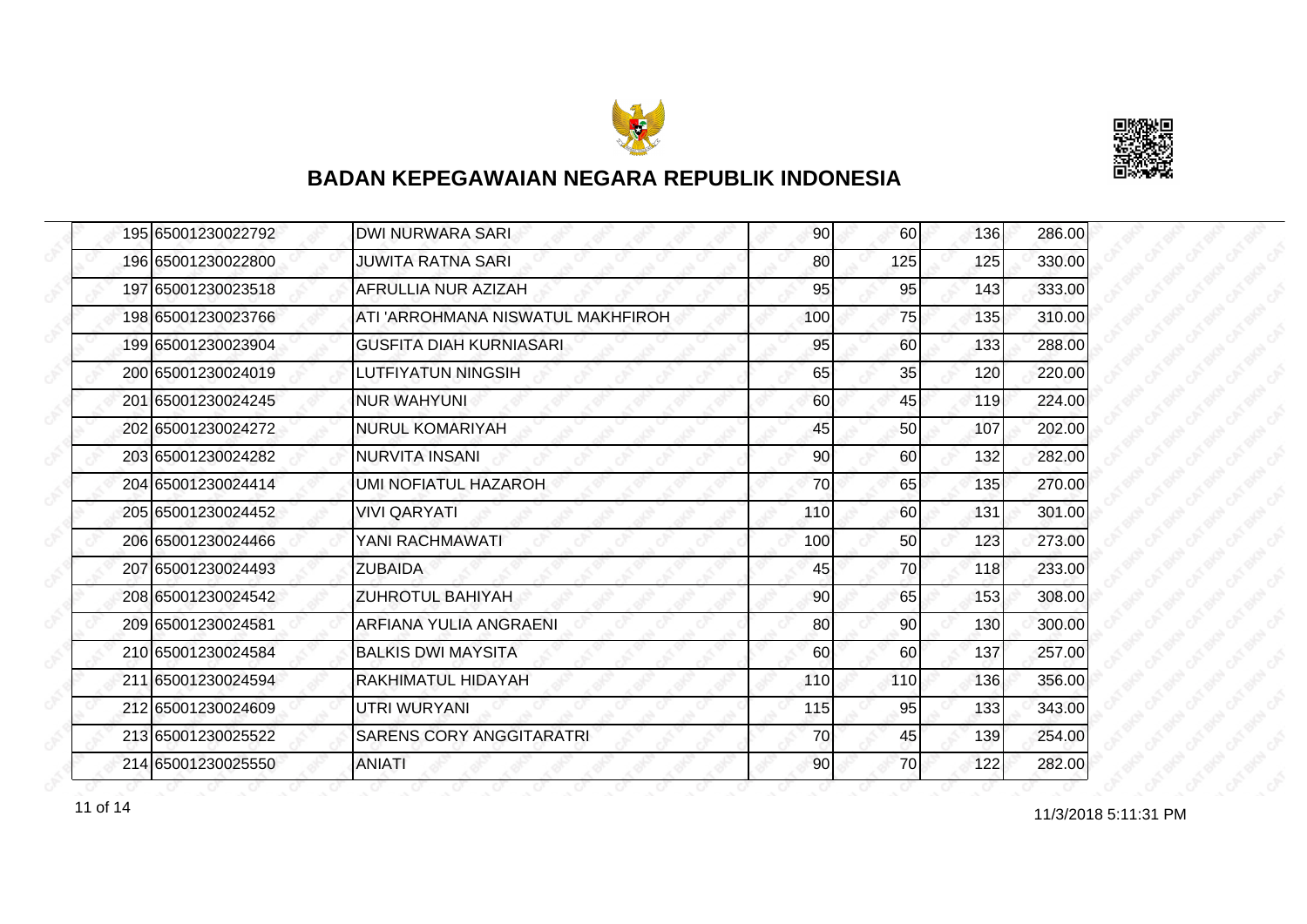



| 215 65001230025551 | <b>ELOK FAIQOH</b>               | 110 | 60              | 119 | 289.00 |
|--------------------|----------------------------------|-----|-----------------|-----|--------|
| 216 65001230025626 | <b>NUNUNG DIAN LESTARI</b>       | 75  | 70              | 136 | 281.00 |
| 217 65001230025768 | <b>FIRASATUL INAYAH</b>          | 90  | 65              | 128 | 283.00 |
| 218 65001230025771 | <b>ISTIKOMAH</b>                 | 95  | 75              | 133 | 303.00 |
| 219 65001230025772 | <b>LIA PUSPITA ANGGRAINI</b>     | 75  | 60              | 138 | 273.00 |
| 220 65001230025775 | <b>MA'AYISAH</b>                 | 75  | 45              | 139 | 259.00 |
| 221 65001230025784 | <b>MAS'UDAH</b>                  | 90  | 45              | 148 | 283.00 |
| 222 65001230025788 | <b>MAMNUNAH</b>                  | 80  | 65              | 134 | 279.00 |
| 223165001230025949 | <b>HANI'ATUS SUROYA</b>          | 90  | 75              | 122 | 287.00 |
| 224 65001230026179 | <b>MUSDALIFAH LAILATUL QADAR</b> | 55  | 55              | 126 | 236.00 |
| 225 65001230026199 | <b>IKA ROIFATUL NUR LATIFA</b>   | 70  | 70              | 132 | 272.00 |
| 226165001230026212 | <b>RENI WIDAYATI</b>             | 90  | 60              | 131 | 281.00 |
| 227 65001230026236 | <b>ANIQOTUL MAQFIROH</b>         | 75  | 55              | 120 | 250.00 |
| 228 65001230026345 | RIRIS LUTFI NI'MATUL LAILA       | 120 | 80 <sup>2</sup> | 142 | 342.00 |
| 229 65001230026354 | RATNA DEWI RAHMAN                | 70  | 60              | 132 | 262.00 |
| 230 65001230026359 | <b>FARIHATIN NIHAYAH</b>         | 80  | 85              | 134 | 299.00 |
| 231 65001230026375 | <b>MARIATI NINGSIH</b>           | 30  | 35              | 133 | 198.00 |
| 232165001230026383 | <b>NUR LATIFAH ROHMAWATI</b>     | 75  | 85              | 109 | 269.00 |
| 233 65001230026417 | <b>FAIQOTUL ALIMAH</b>           | 65  | 65              | 133 | 263.00 |
| 234 65001230026433 | <b>AULIA NURRAHMI</b>            | 75  | 50              | 104 | 229.00 |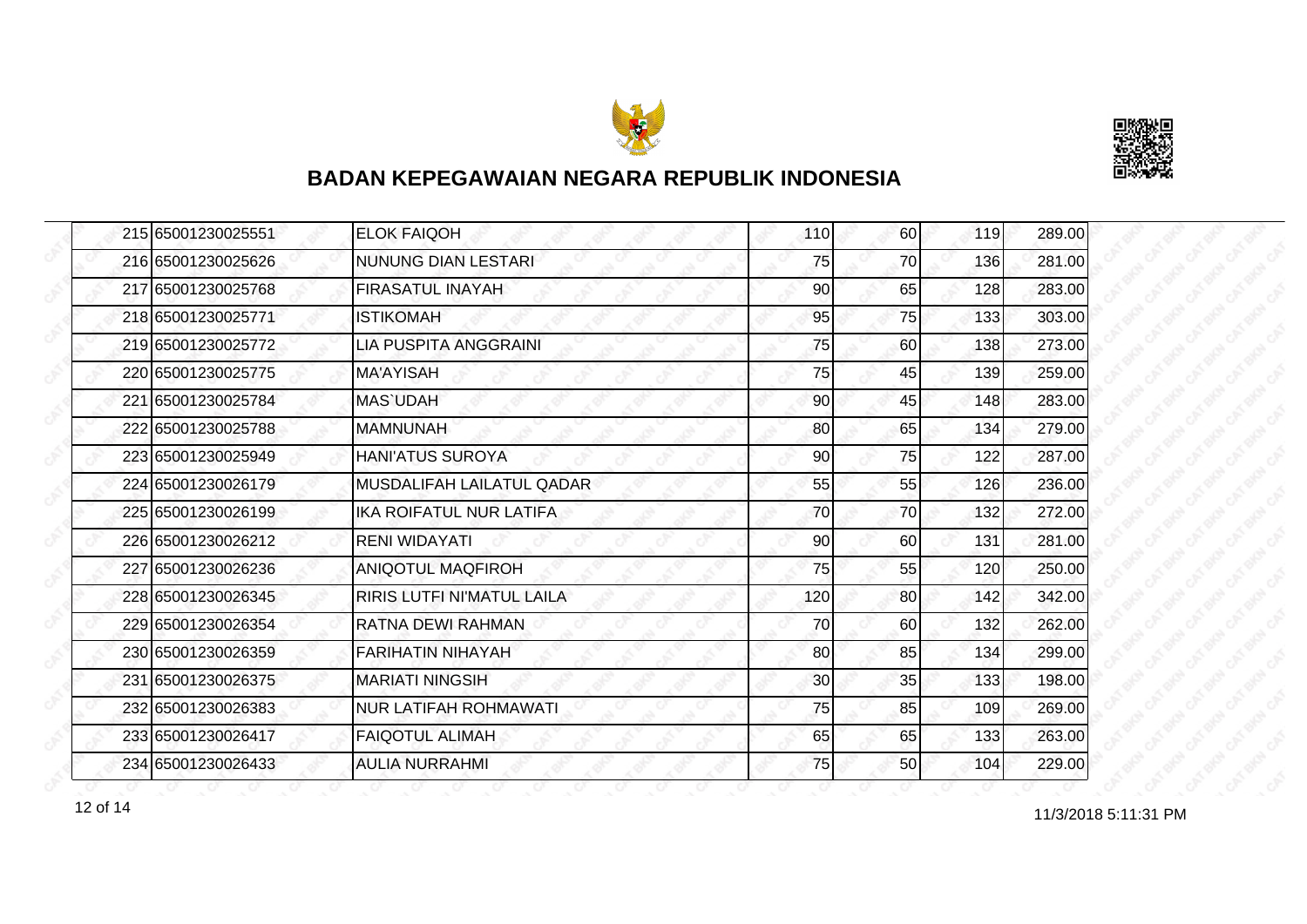



| 235 65001230026477 | <b>SITI MUKHANIFAH</b>         | 80  | 75        | 142 | 297.00 |
|--------------------|--------------------------------|-----|-----------|-----|--------|
| 236 65001230026567 | <b>IRDAH ZAHROH</b>            | 75  | 75        | 134 | 284.00 |
| 237 65001230026577 | <b>DEIS KRISNENDI</b>          | 95  | 90        | 132 | 317.00 |
| 238 65001230026589 | <b>TIARA MASYANAH</b>          | 70  | 55        | 138 | 263.00 |
| 239 65001230026622 | SITI RAUDATUL JANNAH           | 95  | 60        | 123 | 278.00 |
| 240 65001230026631 | NUR'AINI LINDASARI             | 115 | 80        | 137 | 332.00 |
| 241 65001230026653 | ROSIANA RATNA DEWI             | 80  | 75        | 123 | 278.00 |
| 242 65001230026687 | <b>KHOIRUN NISA'</b>           | 85  | 65        | 100 | 250.00 |
| 243 65001230026781 | MUNIKA YUDHA DWI VISKANA       | 80  | 80        | 123 | 283.00 |
| 244 65001230027203 | NITA YULISTIAWATI              | 125 | 60I       | 149 | 334.00 |
| 245 65001230027206 | <b>NUR FAHIMA TUDDIN WASI'</b> | 75  | 80        | 146 | 301.00 |
| 246 65001230027455 | <b>FERRA FITRIANI LESTARI</b>  | 100 | 105       | 106 | 311.00 |
| 247 65001230027457 | KHOLISHOTUN NAFSIYAH           | 75  | 95        | 132 | 302.00 |
| 248 65001230027460 | VITRIA SANDRA HARINDANING      | 115 | 65        | 137 | 317.00 |
| 249 65001230027482 | MITA ALFIATUS SHOLIHAH         | 70  | 55        | 128 | 253.00 |
| 250 65001230027484 | MARIA IKA DESI SUKARDANI       | 95  | 60        | 136 | 291.00 |
| 251 65001230027986 | <b>USWATUN HASANAH</b>         | 45  | 50        | 137 | 232.00 |
| 252165001230028100 | AWALIA OKTAVIANA               | 65  | 55        | 120 | 240.00 |
| 253 65001230028102 | <b>BELA PRAMADYANI PUTRI</b>   | 95  | 70        | 140 | 305.00 |
| 254 65001230028141 | <b>SUNARTI</b>                 | 85  | <b>75</b> | 141 | 301.00 |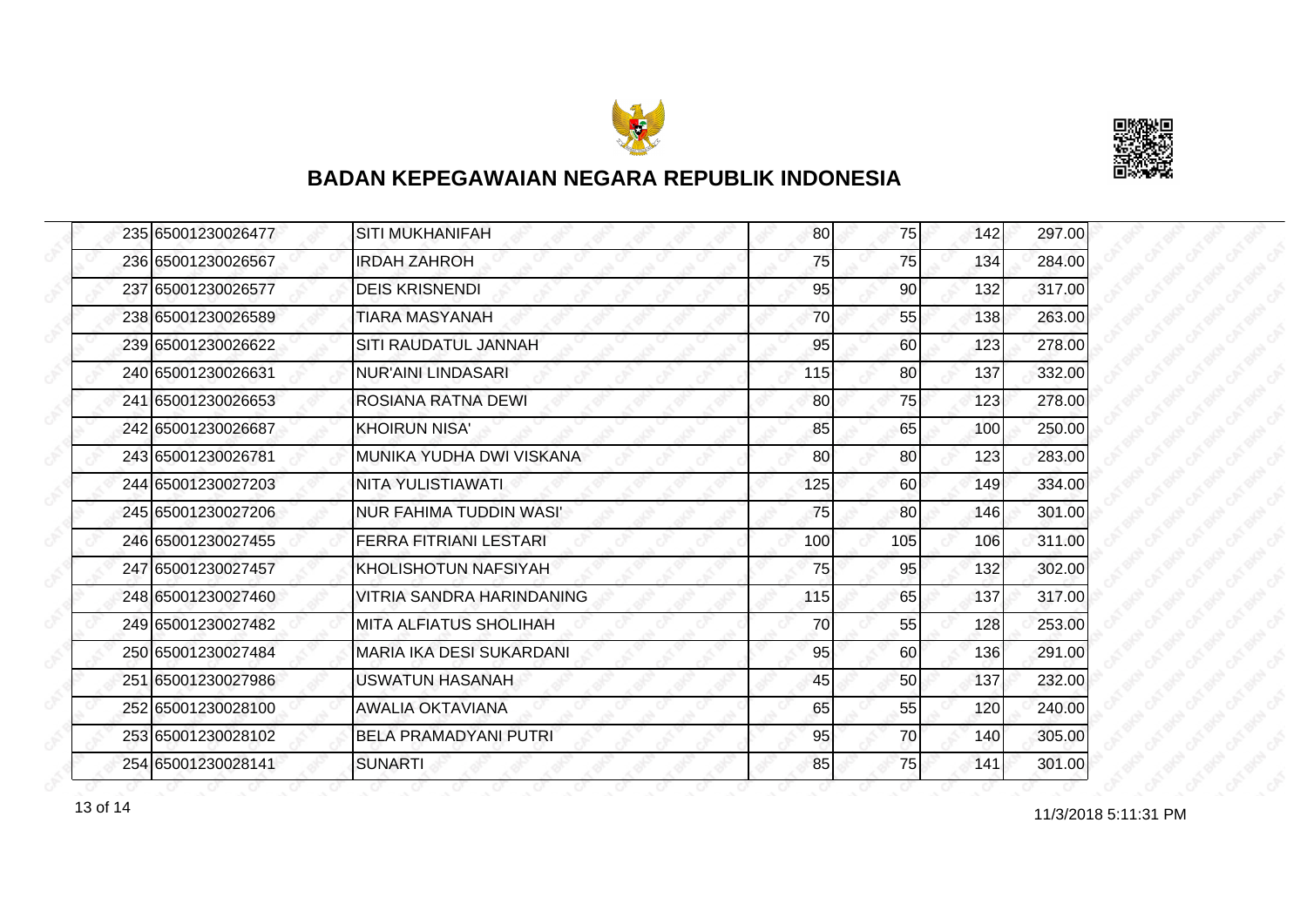



'

#### **BADAN KEPEGAWAIAN NEGARA REPUBLIK INDONESIA**

| 255 65001230028161 | <b>RIZQI FATMASARI</b>    | 65              | 100 | 117  | 282.00 |
|--------------------|---------------------------|-----------------|-----|------|--------|
| 256 65001230028173 | RIMA HELIA AGUSTINA       | 80              | 40  | 127  | 247,00 |
| 257 65001230028267 | <b>IUMROH</b>             | 90 <sub>1</sub> | 85  | 138I | 313,00 |
| 258 65001230028339 | <b>QUMIL LAILI RAHAYU</b> | 95              | 85  | 142  | 322.00 |

...

Badan Kepegawaian Daerah

Pemerintah Propinsi Jawa Timur

Kepala Sub Bidang Perencanaan dan Formasi

DANAR ANDRIVANTO, S.Sos. 197612131998031005

Surabaya, 03 Nov 2018

Badan Kepegawaian Negara



197605142001121001

11/3/2018 5:11:31 PM

 $\widetilde{\mathcal{C}}^{\text{r}}$ 

,,.

i

 $\sqrt{\phantom{a}}$ 

*-#* 



CAN RE

-!.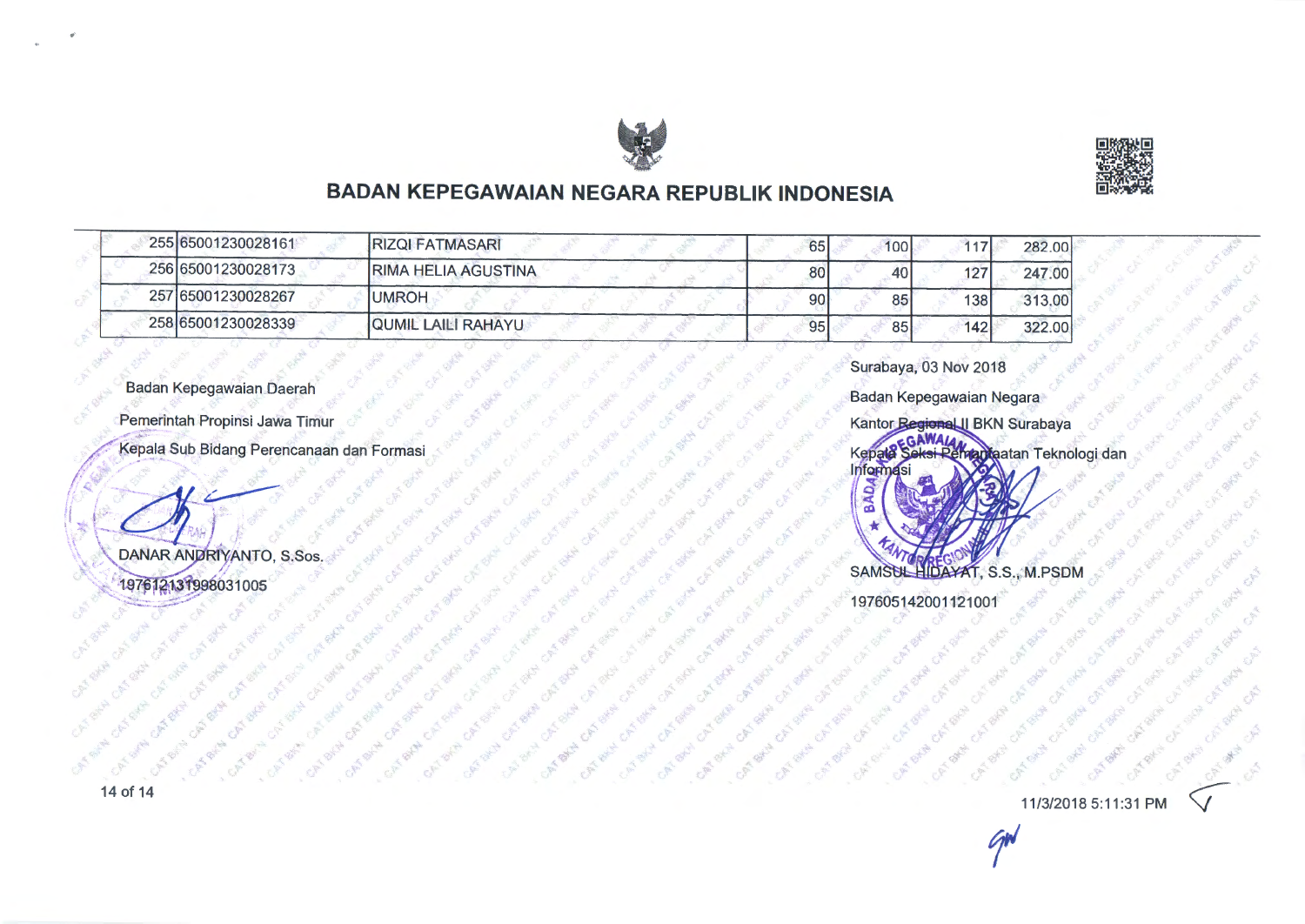



#### **LAPORAN HASIL COMPUTER ASSISTED TEST SKD TAHUN 2018 FORMASI CUMLAUDE (KELOMPOK 2) (Sesi 42) (Pemerintah Provinsi Jawa Timur)**

| NO. | <b>NO PESERTA</b> | <b>NAMA</b>                 | <b>TWK</b> | TIU | <b>TKP</b> | <b>TOTAL</b> |
|-----|-------------------|-----------------------------|------------|-----|------------|--------------|
|     | 65009130000016    | OKI TRIAN NUGRAHA           | 120        | 100 | 134        | 354.00       |
|     | 2 65009130000082  | YUDHA EKO PRASETYO          | 60         | 90  | 134        | 284.00       |
|     | 3 65009130000197  | <b>SAIFUL RACHMAN</b>       | 100        | 100 | 109        | 309.00       |
|     | 4 65009230000313  | <b>ERNA SUSIOWATI</b>       | 90         | 55  | 150        | 295.00       |
|     | 5 65009230000314  | <b>HENI RAHMAWATI</b>       | 60         | 100 | 135        | 295.00       |
|     | 665009230000315   | ISMANINGDYAH KURNIAWATI     | 75         | 95  | 122        | 292.00       |
|     | 7 65009230000399  | <b>USWATUN KHASANAH</b>     | 110        | 70  | 125        | 305.00       |
|     | 8 65009230000439  | ASTRI IGA SISKA             | 110        | 105 | 128        | 343.00       |
|     | 9 65009230000673  | <b>FITRIA TAHTA AL FINA</b> | 115        | 80  | 124        | 319.00       |
|     | 10 65009230000708 | LAILATUL MUBAROKAH          | 105        | 115 | 134        | 354.00       |

-

-